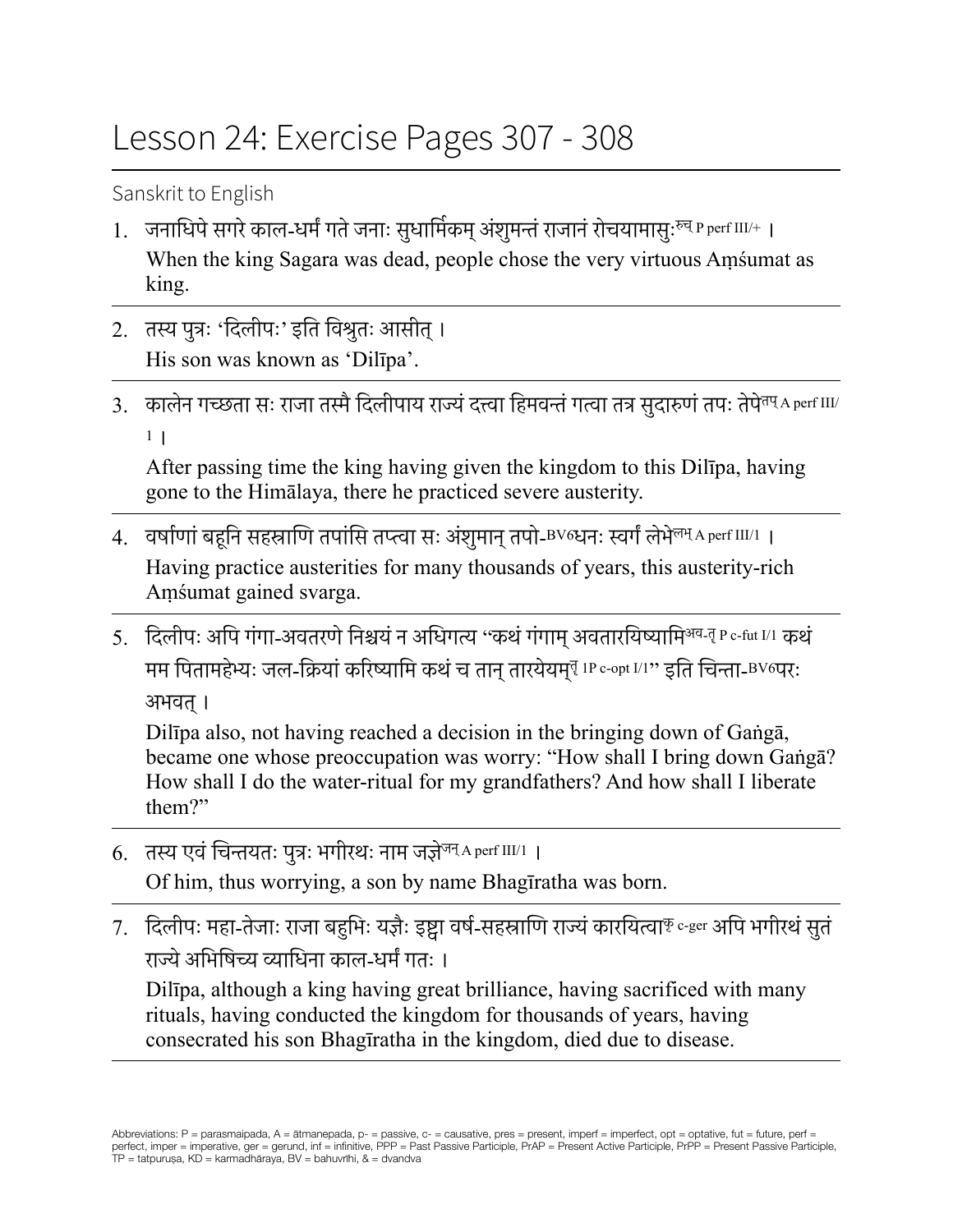- 8. भगीरथः अन्-अपत्यः सन्<sup>अस्</sup> PrAP 1/1 प्रजा-BV6कामः आसीत् । Bhagīratha, being without progeny, was one with progeny as his desire.
- 9. प्रजा-कामः गंगा-अवतरणेरतः च स्व-राज्यंमन्त्रिषुआधाय गोकर्णस्थंतपोवनंगत्वा तत्र ऊर्ध्वबाहुः पञ्चतपाः मासाहारः जित-इन्द्रियः दीर्घंतपः आचचार । Desiring progeny and devoted to the bringing down of Gaṅgā, having entrusted his own kingdom to his ministers, having gone to a forest of austerity standing on Gokarṇa, there upright, having five fires, eating monthly, having conquered
- 10. भगीरथस्य एतानि घोराणि तपांसि आचरतः वर्षाणांसहस्राणि अतीतानि । Thousands of years passed of Bhagīratha, practicing these terrible austerities.

senses, practiced long austerity.

11. ततः सर्व-लोक-पितामहः भगवान्ईश्वरः ब्रह्मा तस्मैसुप्रसन्नः सन्देव-गणैः सह उपागम्य तं महात्मानंभगीरथंतपः आचरन्तम्उवाच ।

Thereafter the grandsire of the entire world, the blessed lord Brahmā, being very favourably disposed to him, having approached with groups of devas told the great soul Bhagīratha, practicing austerity.

- $12.$  "भगीरथ महाराज सुप्रसन्नः ते<sup>4/1</sup> अहं जनाधिप सुतप्तेन तपसा ते<sup>6/1</sup> वरं वरय<sup>वृ 9P c-imp II/1 सुव्रत ।"</sup> "O Bhagīratha great king, I am very favourably disposed to you. O king due to your well-practiced austerity choose your boon O one with good vows."
- 13. इति एवम् उक्तः तं महाप्रभुं सर्व-लोक-कृतं2/1 महा-तेजाः भगीरथः कृत-अञ्जलिः स्थितः प्रत्युवाच । Thus told, Bhagīratha of great brilliance, stationed with añjali made, replied to the great lord and creator of the entire world.
- 14. "यदि मे<sup>4/1</sup> सुप्रीतः भगवनु<sup>8/1</sup> यदि मे<sup>6/1</sup> तपसः फलं भवति तदा गंगा स्वर्गात् पथिवीम् अवतरेत् । "If you are very pleased towards me, O blessed one, if my austerity has a result, then Gaṅgā should descend from svarga to earth.
- 15. तेषां महात्मनां सगरस्य आत्मजानां गंगा-सलिलेन क्लिन्ने भस्मनि<sup>7/1</sup> सर्वे मे प्रपितामहाः स्वर्गं गच्छेयुःगम् 1P opt III/+ ।

When the ash of the great souls Sagara's sons is wet with the water of Gaṅgā, all my great-grandfathers would go to svarga.

16. अपरंच देव अस्माकं6/+ संतत्यर्थंत्वां2/1 याचेयाच् 1A pres I/1 । Moreover, O lord, I beg you for our progeny.